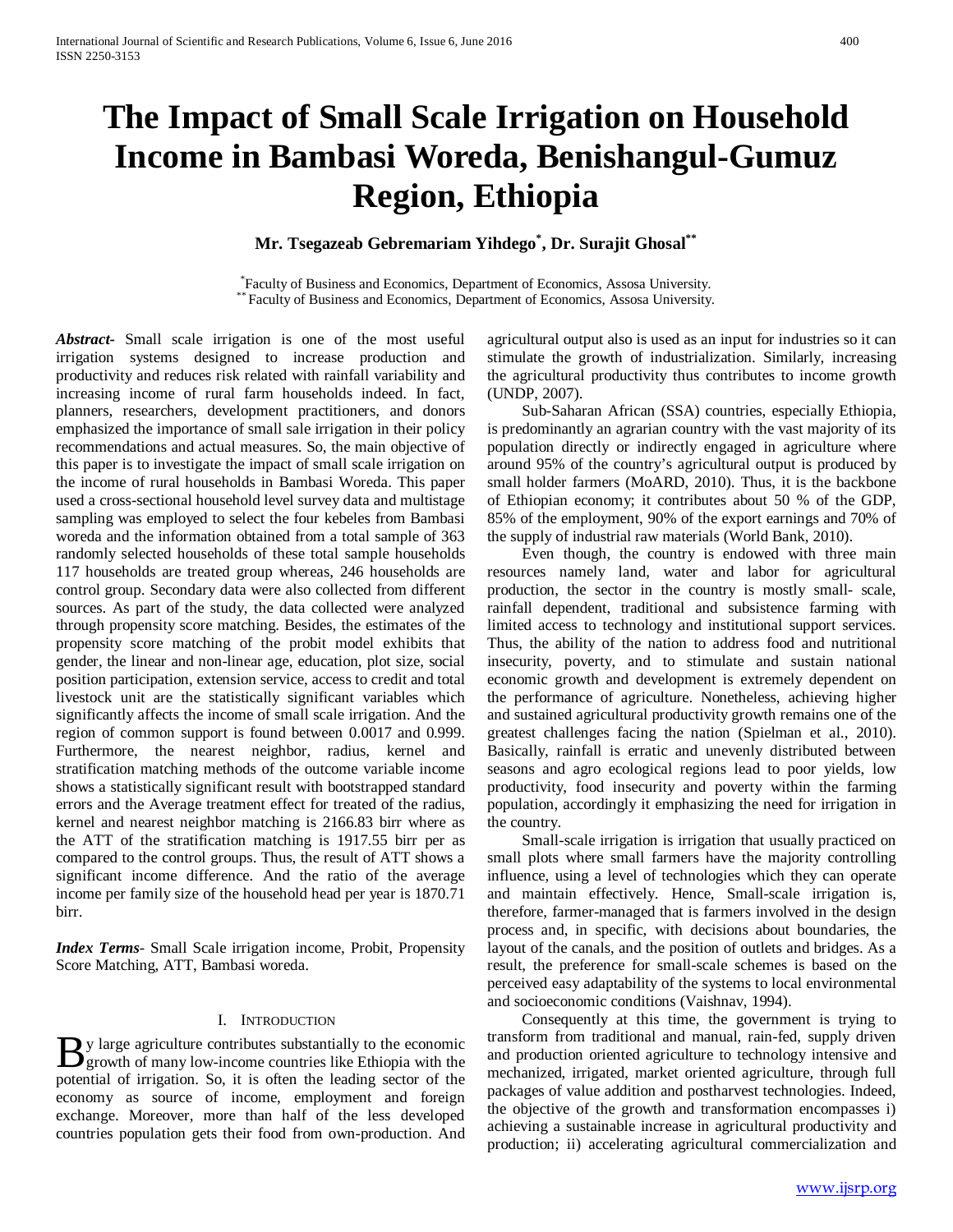agro-industrial development; iii) reducing degradation and improving productivity of natural resources; and iv) achieving universal food security and protecting vulnerable households from natural disasters (MoARD, 2010).

 On aggregate the agriculture sector remains our Achilles heel and source of vulnerability for various shocks as a result of the high dependency on the seasonal rainfall. However, we remain convinced that agricultural based development remains the only source of hope for Ethiopia (Devereux et al., 2005)

 Therefore, due to the visible merit of irrigation currently the government is giving a high emphasis on the expansion of small scale irrigation as a best viable option for achieving food security for the sake of improving yields in both rain-fed and irrigated agriculture and cropping intensity especially in irrigated areas security (IWMI, 2005).

 Since, irrigation contributes to the overall livelihood improvement through increased income, food security, employment opportunity, social needs fulfillment and poverty reduction. It Increase agricultural production through diversification and intensification of crops grown, increased household income because of on/off/non-farm employment, source of animal feed, improving human health due to balanced diet and easy access and utilization for medication, soil and ecology degradation prevention and asset ownership are contributions of irrigation (Asayehegn, 2012).

 Coincided with the irrigation investments leads to production and supply shifts, indirect linkages operate through regional and national level and have a strong positive effect on the national economy. Therefore, as the study conducted from Gambia proposed that irrigation provided smallholder farmers the chance for increasing income that was reflected on increased expenditure, investment in productive and household assets, saving and trade (Webb, 1991).

 At large agricultural production in Ethiopia is primarily rainfed in which it mainly depends on erratic and often insufficient rainfall. Consequently, there are frequent failures of agricultural production. And irrigation has the potential to stabilize the agricultural production and minimize the negative impacts of the variability and insufficient rainfall. Thus, irrigation development also can help offset some of the negative effects of the rapid population growth (2.6 percent per year in Ethiopia; CSA 2007). Which in turn has a negative effect of the population growth on agricultural activities expands into marginal land, which leads to forest, land and water degradation that affects the food security and poverty status.

 So, as per the knowledge of the researchers Benishangul-Gumuz Regional State have a potential of irrigation development but the actual coverage of irrigation on the region is at its infancy. However, some areas of the region especially Bambasi Woreda is highly irrigated land. Therefore, the purpose of this paper is to investigate the impact of small scale irrigation on the households' income.

# II. RELATED LITERATURE REVIEW

 Historically the practice of irrigation accounted for many years especially in Far East it accounted for 5000 years and in Egypt for around 4000 years (Peter, 1997). As FAO (1997) indicated that, 30-40 percent of the world food production comes

from an estimated 260 million hectare of irrigated land or one– sixth of the world's farmlands. Thus, irrigated farms produce higher yield for most cereal crops and vegetables.

 As Asayehegn et al., (2012) indicated that irrigation intensifies input especially labor throughout the year. And it motivates to self employment and decreases leisure time of active labors. This proposes off-farm income inspires to withdraw active labor force from irrigation activities and placing to off farm income driving activities reduces irrigation participation of farm households. Furthermore, farm households that have access to market information are able to compare, the net income from rain-fed and irrigation farming. Similarly, it assists purchasing of the right input at the right time from the right enterprise and supplying of the products to the right customer with a reasonable intermediary cost. Nevertheless, the gender difference of household heads in irrigation participation indicated female-headed households face shortage of labor and market information, made them rent/share out their land. In addition, networking of rural farm households with their customers through information sources such as mobile and telephone service is a determinant factor. The Impact of Irrigation on Household Livelihoods

 As various scholars like Burrow (1987) confirmed that, small holder irrigated agriculture had proven to be a viable and attractive alternative for poor farmers especially in developing countries. In addition, he asserted that returns from intensive irrigated agriculture even on tiny plots could greatly exceed returns from rain fed cereal production. As a result, in many developing countries such as Ethiopia, small scale irrigation schemes were counted on to increase production, reduce unpredictable rainfall and provide food security and employment to poor farmers. Hence, the same sentiments were echoed by Gor Cornist (1999) when he asserted that some of the small scale irrigation projects have been discovered primarily for income generating like the peri-urban areas in Benishangul-Gumuz and Vegetable growing in Bambasi woreda. Overall, irrigation farming is the source of income for the disadvantaged rural people that are mostly women, widows, and orphans. Similarly, some empirical results shows that irrigation farming enables the growing of green vegetables, wheat, tomatoes, cotton, maize and even sugar-cane among others.

 In similar fashion, World Bank (2008) reported that more than 70% of the poor people in the world live in areas relying mostly on agricultural activities and sometimes mining and finishing for survival. Besides, as Makumbe (1996) proposed that, about half of the family heads in the informal sectors are employed as peasant farmers. And also population is ever increasing thus land set aside for irrigation farming has been excessively subdivided rendering most units sub-economic irrigation schemes. This author also postulates that, land is deteriorating very rapidly in Benishangul-Gumuz especially Bambasi woreda and in most cases farmers do not have access to or buying power to purchase certified seeds and fertilizers.

 And irrigation farming contributes significantly for household especially in terms of income in rural areas. Due to most of the rural household are unemployed, most families' income levels are relatively low and possibly not enough to acquire their basic commodities and services. Therefore, the household in Bambasi Woreda confessed that their project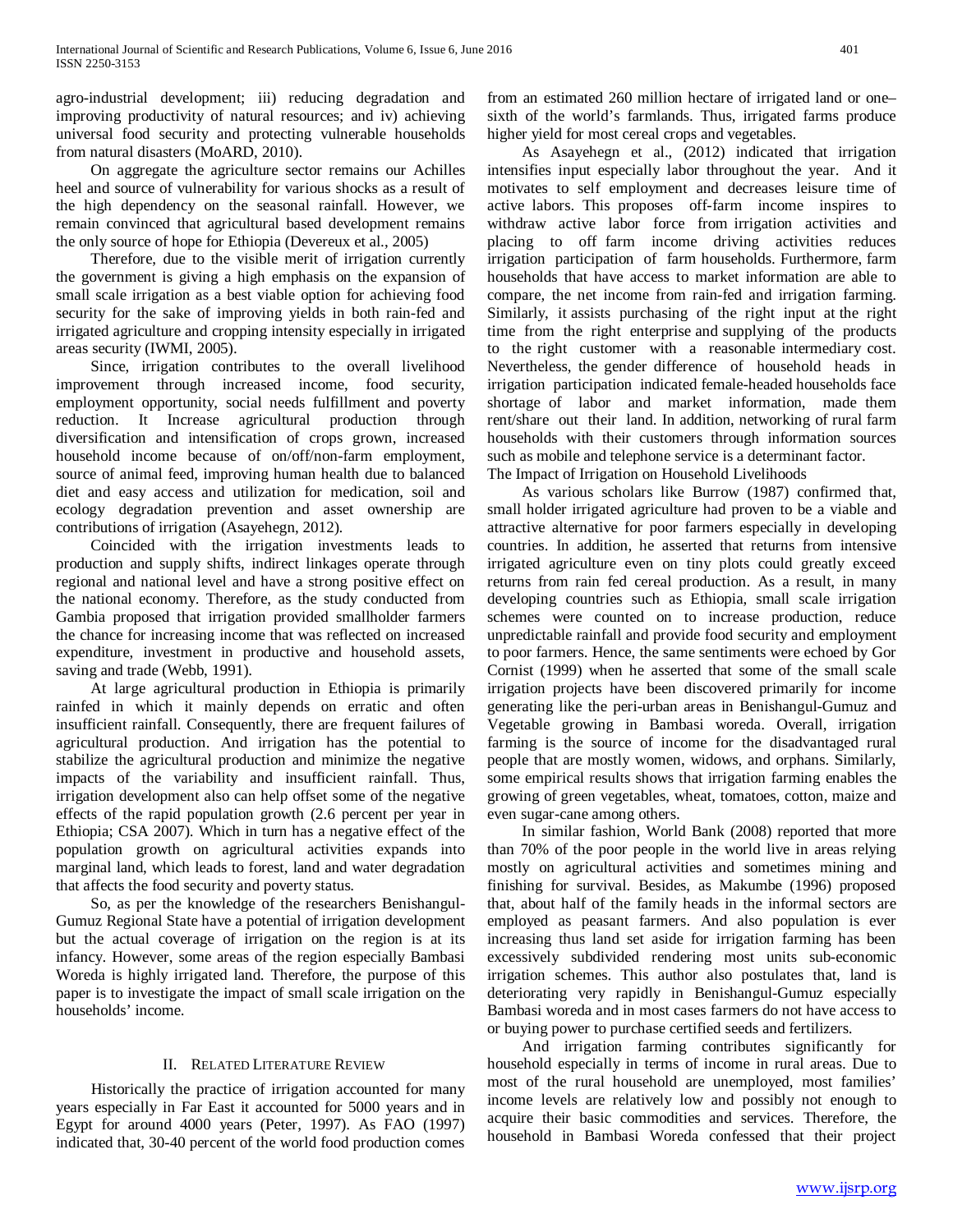enables members to earn an income which enables them to meet some of their basic needs, (Makumbe, 1996). Since, the cash earned from the sale of food is used to cover household needs like cooking oil, paraffin and others. And it also enables members to meet their educational needs of their children such as exercise books and tuition fees and clothing fees as well as forage of animals. Thus, the data from previous time periods also revealed that irrigation farming has long term economic contribution on rural livelihoods.

 Based on the study of Kundlande et al., (1994), food production from irrigated farms is a major source of wealth creation to the extent that it is the basis for economic growth in a number of localities. And the income generated provide funds for purchase of irrigation development to make up an important and growing proportion of the products used before by processing firms. Generally, irrigation agriculture is an essential component of any strategy to increase global food supply. As a result, the benefits of irrigation have resulted in lower food prices, higher employment and a more rapid agricultural and economic development. With regard to this, the spread of irrigation has been a key factor behind the rear tripling of global grain production since the 1950s. Furthermore, small scale irrigation schemes play an important role in augmenting government policy of reducing rural to urban migration.



## III. METHODOLOGY OF THE STUDY

## 3.1 Source of Data collection

 For this study both primary and secondary data sources has been employed to collect the qualitative as well as the quantitative data type. In using the primary data the conventional household survey was the key method employed to collect the quantitative information via a well designed structured scheduled questionnaire and interview which was prepared for the study. Information pertaining to households' demographic, socioeconomic characteristics and institutional situations were obtained directly through the interview and sample household heads were the unit of analysis. Whereas, Focus group discussion, key informant interview and direct personal observation were also used to collect the qualitative primary data. Indeed, to enrich the primary data the secondary data source was also collected from the published and unpublished documents of the Weredas administration office and agricultural Bureau of Benishangul-Gumuz Region.

#### 3.2 Sampling techniques and sample size

 A multistage sampling technique was used to determine the sampling of households. First, Bambasi woreda is selected purposively because of the extensive practice of agriculture especially irrigation and it is the place where various agricultural crops irrigated. And Bambasi woreda consists of 11,286 households and 38 kebeles. Furthermore, three kebeles was also selected using purposive sampling technique based on their irrigation access and utilization and the households of the three kebeles was also selected using simple random sampling technique in order to give an equal chance of the households' participation to be selected and to minimize the sampling error too. Finally, the selection of the households was based on probability proportional sampling. Furthermore, to determine the sample size of this study Yamane's (1967) formula was utilized as:

$$
n = \frac{N}{1 + N(e)^2}
$$

 Where, n is the required sample size; N is the total number of Bambasi woreda households; e is the level of precision at 95% degree of confidence. Specifically, in the four selected rural Kebeles, the total number of the households are 4030 (that is, Dabus  $=1800$ , Keshmando  $= 1250$ , Mender  $46 = 980$ ). Thus, the actual sample size determined is

$$
n = \frac{4030}{1 + 4030(0.05)^2}
$$

363 The then, to determine each kebeles sample size using probability proportional sampling technique, is computed as follows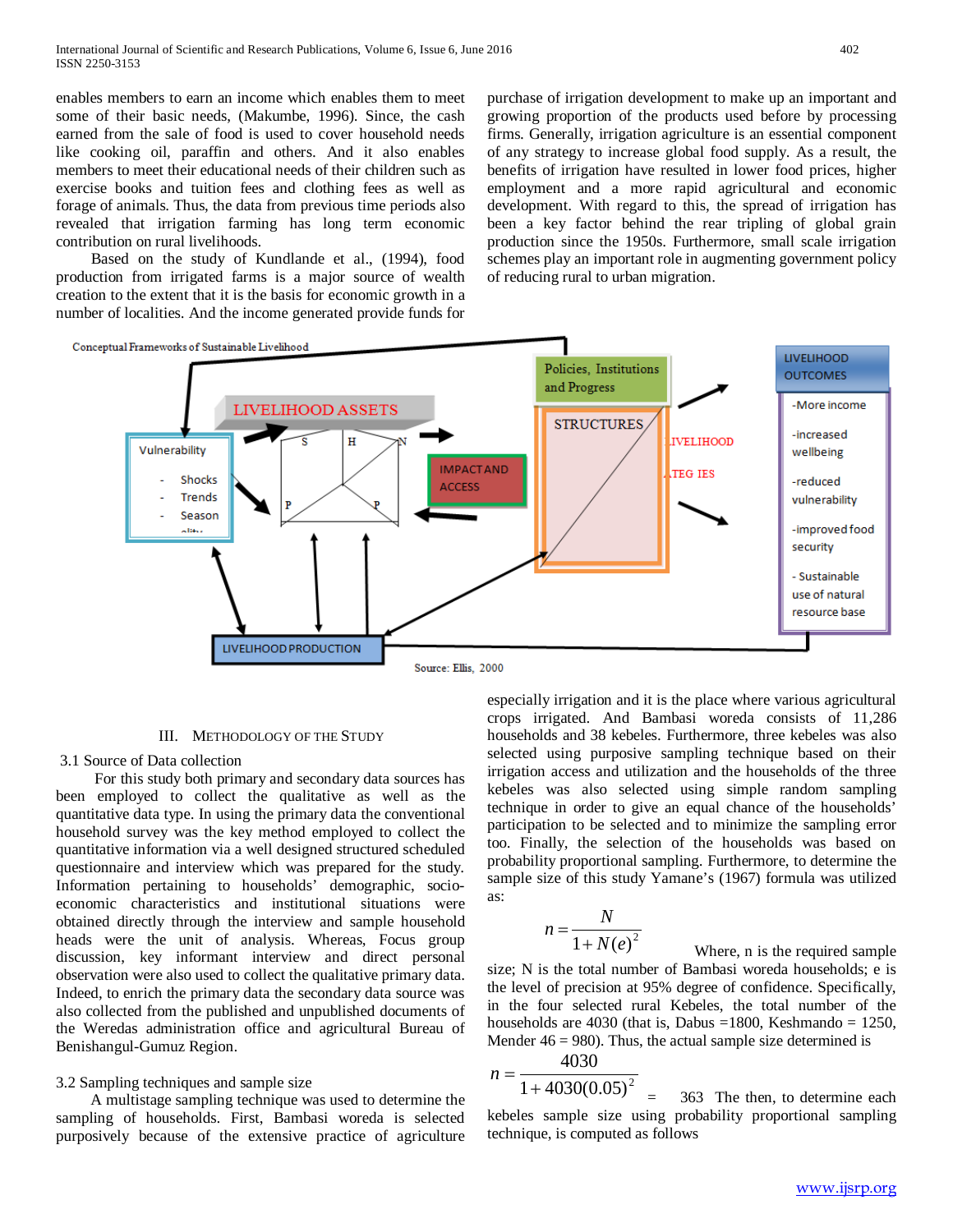| Kebeles      | Household<br>no | How to compute                               | Sample size   |
|--------------|-----------------|----------------------------------------------|---------------|
| Dabus        | 1800            | 1800*363/4030                                | $\approx 162$ |
| keshmando    | 1250            | 1250*383/4030                                | $\approx$ 113 |
| Mender 46    | 980             | 980*363/4030                                 | $\approx 88$  |
| <b>Total</b> | 4.030           | 1800*363/4030 + 1250*383/4030 + 980*363/4030 | 363           |

## **Table 3.1: Proportional Sample Size Determination**

Source: own computation, 2015

## 3.3 Methods of data Analysis

 After the necessary data was collected from the farm household small scale irrigation users to analyze the data both descriptive statistics and econometrics model has been employed. And after the data has been collected, edited, coded and labeled the descriptive statistics was employed to summarize the demographic and socioeconomic behavior of household characteristics using mean, standard deviation, and table and pie charts.

3.3.1 Econometric Model Specification

3.3.1.1 Theoretical Model Specification

3.3.11.1Random Utility Model

 The theoretical bench mark of participating in small scale irrigation is on the basis of utility derived. Therefore, rural households with higher utility derived from practicing of irrigation would prefer to engage in small scale irrigation. *Ui* = *Xi*β + <sup>ε</sup>*i*.......................................................................................................................(1)

 Where, Ui shows the utility derived from participation in small scale irrigation, Xi represents all the explanatory variables which affects the probability of participation in small scale irrigation,  $\vec{e}$  reveals the disturbance term which is unobservable for the researcher but observable for the farm household with

zero mean and constant variance ( $\delta^2$ ).

## 3.3.1.2 Empirical Model Specification

 This paper consists of two models for the participation equation and the outcome equation. Therefore, the participation equation was regressed using probit model since the dependent variable is a discrete variable that is if the household participates  $(Y_i = 1$ , otherwise  $= 0$ ). This model is preferable than OLS because the estimation using OLS results with biased parameter estimates in case of the binary response dependent variable. Rather, the probit model is used to estimate the result of participation due to its effectiveness in determining the unobservable dependent variables given the explanatory variables. But, the Logit model is also recommended for such study due to their indifference in model selection. However, the researchers' chosen the probit model in order to show the normal distribution behaviour of the data too in the model.

#### **I. Participation equation using: Probit Model**

$$
z_i^* = \sum_{k=1}^k \gamma_k w_{ki} + u_i
$$

………………………………………………………………………(2) Where,  $Z^*$  reveals the participation decision which has dichotomous realization on un observed  $Z_i$  ( $Z_i = 1$ , if participate in irrigation, otherwise = 0),  $\chi_k$  = unknown parameters of the k variables  $W_{ki}$  explanatory variables determining the probability of participation in irrigation utilization and  $u_i$  is the disturbance term with zero mean and constant variance.

## 3.3.1.2.1 Propensity Score Matching Model Specification

 The PSM is applied based on two assumptions: first the Conditional Independence Assumption (CIA) that is the key assumption made in PSM is that selection into a program can be captured with observable data that are available to the evaluator. (Y0, Y1)  $\perp T \mid X$ , where Y0 shows the outcome of the control groups, Y1 shows the outcome of the treated group, T shows the participation into the program, and X shows the set of pre-treatment explanatory variables. Thus, based on Rosenbaum and Rubin (1983) using their assertion that . treatment assignment is strongly ignorable', displayed that, for non-randomized observations, outcome and treatment are conditionally independent given the propensity score, P(x), (Y0, Y1)  $\perp$  T|P(x). That is a balancing condition needs to be satisfied for propensity score matching.  $T \perp X \mid P(x)$ .

Secondly, the common support or overlap condition:  $0 <$  $P(Ti = 1|Xi) < 1$ . According to Heckman et al., (1999) suggestion this assumption ensures that the treatment observations have comparison observations "nearby" in the propensity score distribution.

 Thus, in order to estimate the real impact of the irrigation participation on households' income propensity score matching is employed since OLS could not control the selection bias of the treatment and this model had this merit.

Denoting participation in micro irrigation adoption by  $\mathbb{F}_{i}$ , (where  $\mathbf{T_i} = 1$  indicates treated, and  $\mathbf{T_i} = 0$  indicates non treated), Average Treated on the Treated (ATT) for the population can be computed as:

ATT = E 
$$
(Y_{1i}
$$
 - <sup>Y</sup>0i |<sup>T</sup><sub>i</sub> = 1)  
................. (4)

ATT = [E( │ = 1) – E( │ = 1)] ..........................................................................( 5)

Thus, the sample equivalence is given by:

This is similar with:

| <b>ATT</b>           |                                                                      |
|----------------------|----------------------------------------------------------------------|
|                      | $\frac{1}{n} \sum_{i=1}^{n} (Y_{1i} - Y_{0i}   T_i = 1)$ [1]         |
|                      |                                                                      |
| This is the same as; |                                                                      |
| <b>ATT</b>           | $\frac{1}{n} \sum_{i=1}^n [(Y_{1i}   T_i = 1) - (Y_{0i}   T_{i-1})]$ |
|                      |                                                                      |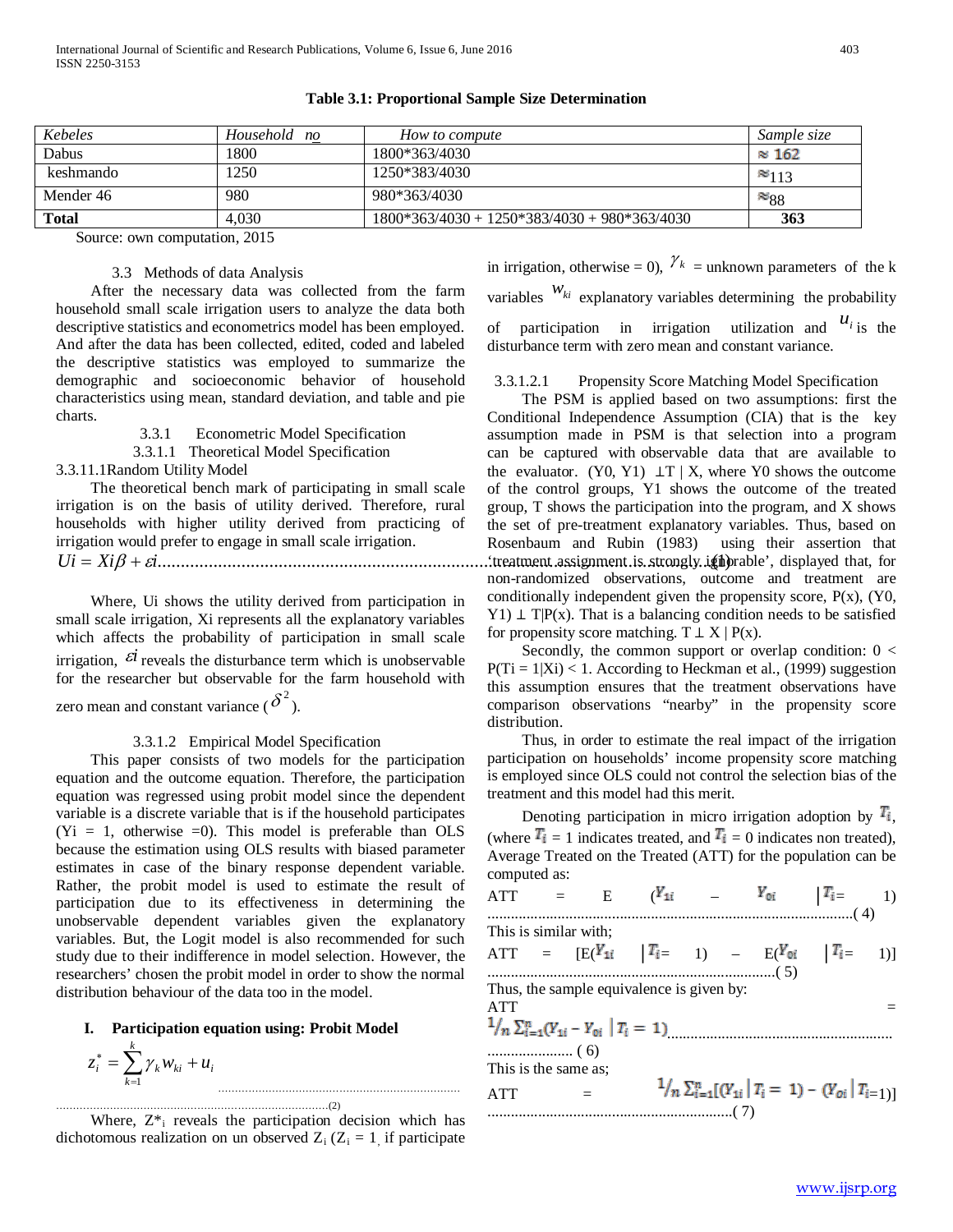International Journal of Scientific and Research Publications, Volume 6, Issue 6, June 2016 404 ISSN 2250-3153

Where;  $(Y_{1i} | T_i = 1)$  indicates the amount of income from micro irrigation intervention.  $(\mathbf{Y}_{0i} | \mathbf{T}_{i=1})$  indicates what would have been the amount of income without participation in micro irrigation.

 For the consistency and robustness of the results, the study has applied four methods of matching. These are Nearest Neighbor matching, Radius Matching, Kernel Matching, and the Stratification or Interval Matching.

#### IV. RESULTS AND DISCUSSION

#### 1.1 Descriptive Statistics

#### Irrigation Income earning Distribution of the Study Area

 As the Figure below depicts that, the income earning of Dabus kebele is 42 percent from engagement of small scale irrigation. And Keshmando also obtain for around 40.97 percent of income from small scale irrigation. Indeed, the sample kebeles are highly engaged in small scale irrigation and earn higher amount of income from their practice of irrigation.



**Fig 4.1: Income generating of kebeles from small scale irrigation**

Econometrics Model results

 As one can see from the Table below, sex of the household head, the linear and the non-linear age, education, plot size, total livestock unit, extension service and access to credit are statistically significant and economically meaning full results, that affects the probability of small scale irrigation participation. With regard to the sex of the household head male headed households are 46.46 percent less likely to participate in small scale irrigation participation. The probable reason is that, male headed households prefer to shift from irrigation participation to other income generating activities like trade and daily labourer as well as governmental employees as compared to female headed households. Similarly, the linear age of the household is positively correlated with the probability of participation in irrigation. Therefore, age of the household head exhibits a hill shaped relationship with the probability of participation in irrigation. This result is consistent with the theory of the life cycle hypothesis. Since irrigation requires high energy and effort. Besides, the increase in one years of schooling increases the probability of participation in small scale irrigation by 19.71 percent of marginal effect, other variables remain constant at their mean value. Because, education enables the farm households to engage in small scale irrigation due to the benefit they derive from irrigation participation too.

 On the other hand, access to extension service is the surprising result in which it negatively correlates with the probability participation in small scale irrigation. The probable reason is that, households with more extension service are less likely to participate in irrigation rather they shift to diversified agricultural crops during the rainy season because of the sufficient extension service by agricultural experts.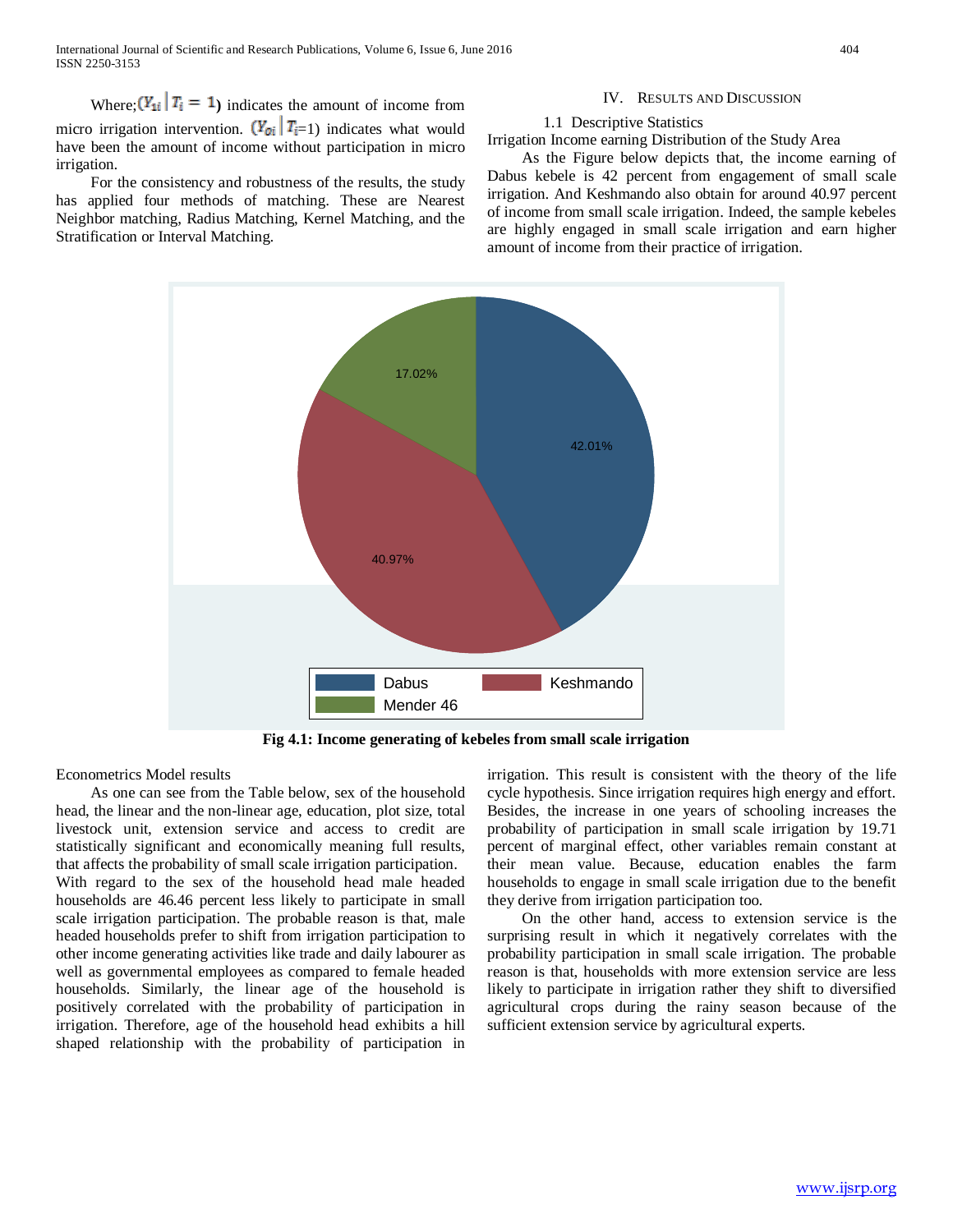| variable      | dy/dx       | Std. Err. | Ñ       | P >  z | T.         | 95% C.I.             | x       |
|---------------|-------------|-----------|---------|--------|------------|----------------------|---------|
| hhsex1*       | $-.4645779$ | .11025    | $-4.21$ | 0.000  |            | $-.680668 - .248488$ | .81     |
| aqe1          | .0823115    | .03881    | 2.12    | 0.034  | .006249    | .158374              | 46.8633 |
| age sq        | $-.0007318$ | .00039    | $-1.90$ | 0.058  | $-.001489$ | .000025              | 2287.87 |
| educ hh       | .197103     | .04036    | 4.88    | 0.000  | .117999    | .276207              | 1.08333 |
| family~e      | $-0535991$  | .03658    | $-1.47$ | 0.143  | $-.125291$ | .018093              | 5.37333 |
| labora~1      | $-0216898$  | .04465    | $-0.49$ | 0.627  | $-.109208$ | .065828              | 2.10333 |
| plotsize      | 1.188168    | $-2241$   | 5.30    | 0.000  | .748943    | 1.62739              | .569167 |
| offarm~n*     | .0693748    | .08733    | 0.79    | 0.427  | $-.101787$ | .240536              | .726667 |
| TLU           | .0236817    | .01029    | 2.30    | 0.021  | .003515    | .043848              | 6.3573  |
| mktdis~e      | .0080283    | .00682    | 1.18    | 0.239  | $-.005342$ | .021399              | 10.3117 |
| extens~e*     | $-.2384913$ | .08124    | $-2.94$ | 0.003  | $-.397722$ | $-.07926$            | .52     |
| $accessc$ ~t* | .1199435    | .06477    | 1.85    | 0.064  | $-.006996$ | .246883              | .523333 |
| social~t*     | $-.1720782$ | .08345    | $-2.06$ | 0.039  |            | $-.335631 - .008526$ | - 69    |
|               |             |           |         |        |            |                      |         |

**Table 4.1: Marginal Effect Estimation of the probit maximum Likelihood of Parameters**

Source: Own Survey, 2015

#### 4.1 Impact Evaluation

 As one can see from the below Table, all the results of the matching estimation techniques are statistically significant at 1 percent probability level of significance. Hence, the ATT result reveals that households practicing small scale irrigation are significantly different in their welfare based on income indicator. Furthermore, the ATT estimation result of the Nearest Neighbour, Kernel and Radius matching type of the treated group shows a 2,166.83 Birr difference with their counterfactual whereas, the ATT Stratification matching algorithm of the treated reveals 1917.55 Birr difference with the control group. Therefore, the empirical investigation of the impact evaluation of the main objective is proved due to the overall significance of the matching algorithms and the alternative hypothesis decision is accepted.

## **Table 4.2: Average Treatment Effect of the treated (ATT) estimation result of the impact of Irrigation on Households Income: with Bootstrapped standard errors**

| Matching Algorithms Type | <b>Treated</b> | Control | A TT    | Std. Err. | t-value    |
|--------------------------|----------------|---------|---------|-----------|------------|
| Nearest Neighbour        |                | 246     | 2166.83 | 156.00    | $13.86***$ |
| Kernel                   |                | 246     | 2166.83 | 149.01    | $14.54***$ |
| <b>Stratification</b>    | 85             | 212     | 1917.55 | 196.29    | $977***$   |
| Radius                   |                | 246     | 2166.83 | 153.37    | $14.13***$ |

Source: Own Survey, 2015

Note: \*\*\* statistically significant at 1 percent probability of significance.

 As the result of the below indicates that, the average income difference of the treated with the control group shows a 1870.71 Birr difference with a standard deviation of 1736.86 birr. This average difference of income is the ratio of the actual irrigation income to the family size of the household head. Table 4.3: The Actual Average Income Difference

 Variable Obs Mean Std. Dev Irrigation income 117 1870.707 1736.86 Source: own Survey, 2015

## V. CONCLUSION

 The study was based on a cross-sectional household survey data collected using primary and secondary data sources. And samples of 363 households were randomly selected after long process of using multistage sampling technique.

 As the empirical result of the probit model of the propensity score matching indicates that sex of the household head, the linear and the non-linear age, education, plot size, total

livestock unit, extension service and access to credit are statistically significant and economically meaning full variables, that affects the probability of small scale irrigation participation.

Indeed, male headed households with higher extension service shift from irrigation participation to other income generating activities like trade and daily labourer as well as governmental employees as compared to female headed households.

 And age of the household head exhibits a hill shaped relationship with the probability of participation in small scale irrigation. And also education enables the farm households to engage in small scale irrigation due to the benefit they derive from irrigation participation too.

 Besides, as the four matching estimators revealed that all are statistically significant at 1 percent probability level of significance and the impact is confirmed between the treated and control group. Furthermore, the ATT estimation result of the Nearest Neighbour, Kernel and Radius matching type of the treated group shows a 2,166.83 Birr difference with their counterfactual whereas, the ATT Stratification matching